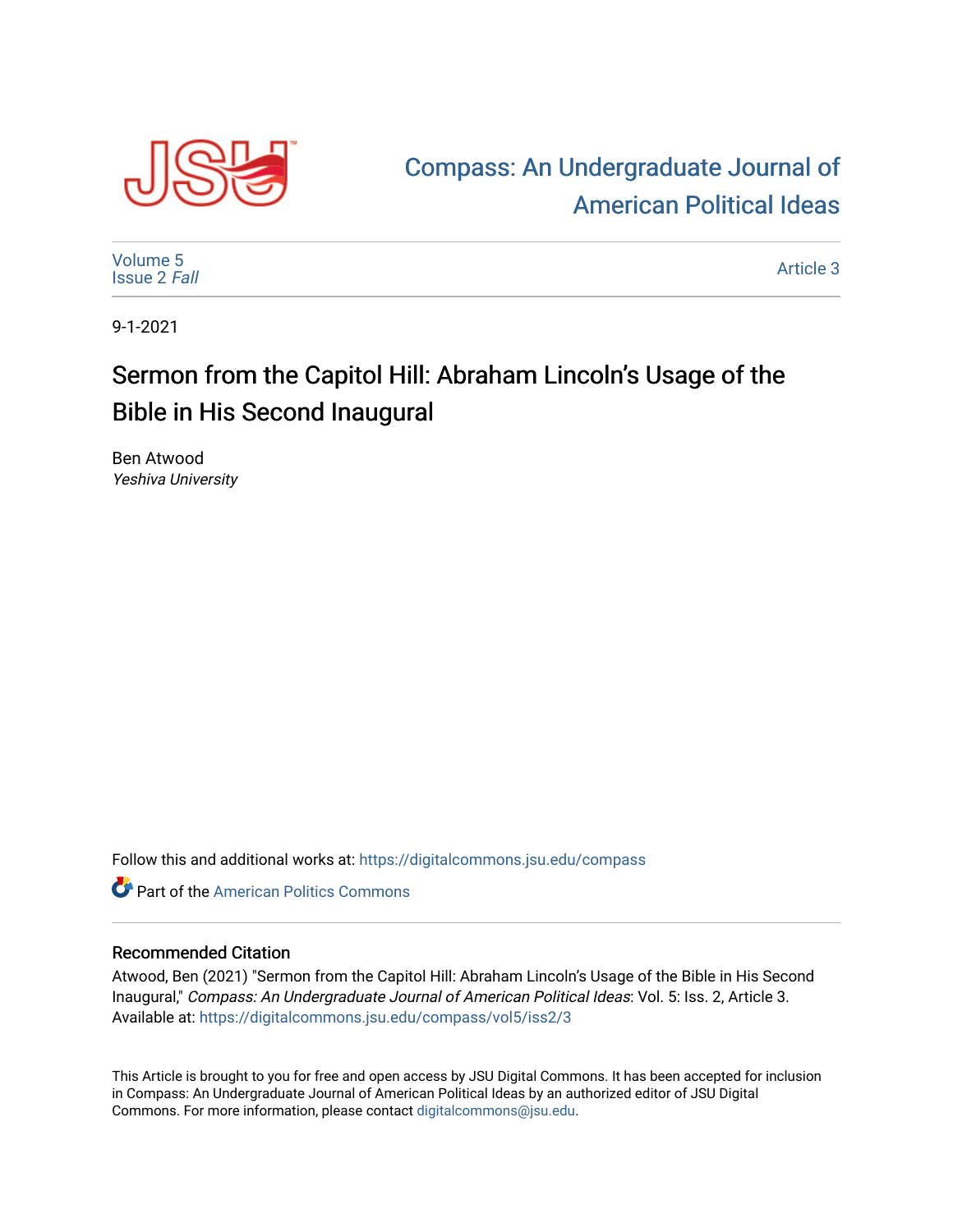Title: Sermon from the Capitol Hill: Abraham Lincoln's Usage of the Bible in His Second Inaugural

Author: Ben Atwood

University: Yeshiva University

Biography: Ben Atwood studies English Literature and Jewish Studies at Yeshiva University (YU) and is a scholar at YU's Straus Center for Torah and Western Thought. He will begin Rabbinical school at YU in the fall and hopes to create socially and politically-aware religious communities.

Abstract: While President Abraham Lincoln's religious life evades easy explanation, his love for the Bible and its teachings cannot be denied. He frequently laced his speeches with Biblical ideas and language, capturing the attention of a Biblically-aware audience. The question of Lincoln's attraction to the Bible removed from organized religion deserves consideration. The Bible's distinct role in Lincoln's speeches may have peaked with Lincoln's Second Inaugural address. Given March 4, 1865, only six weeks before his assassination, the Second Inaugural may read as the president's "last will and testament," a final opportunity to preach to his nation.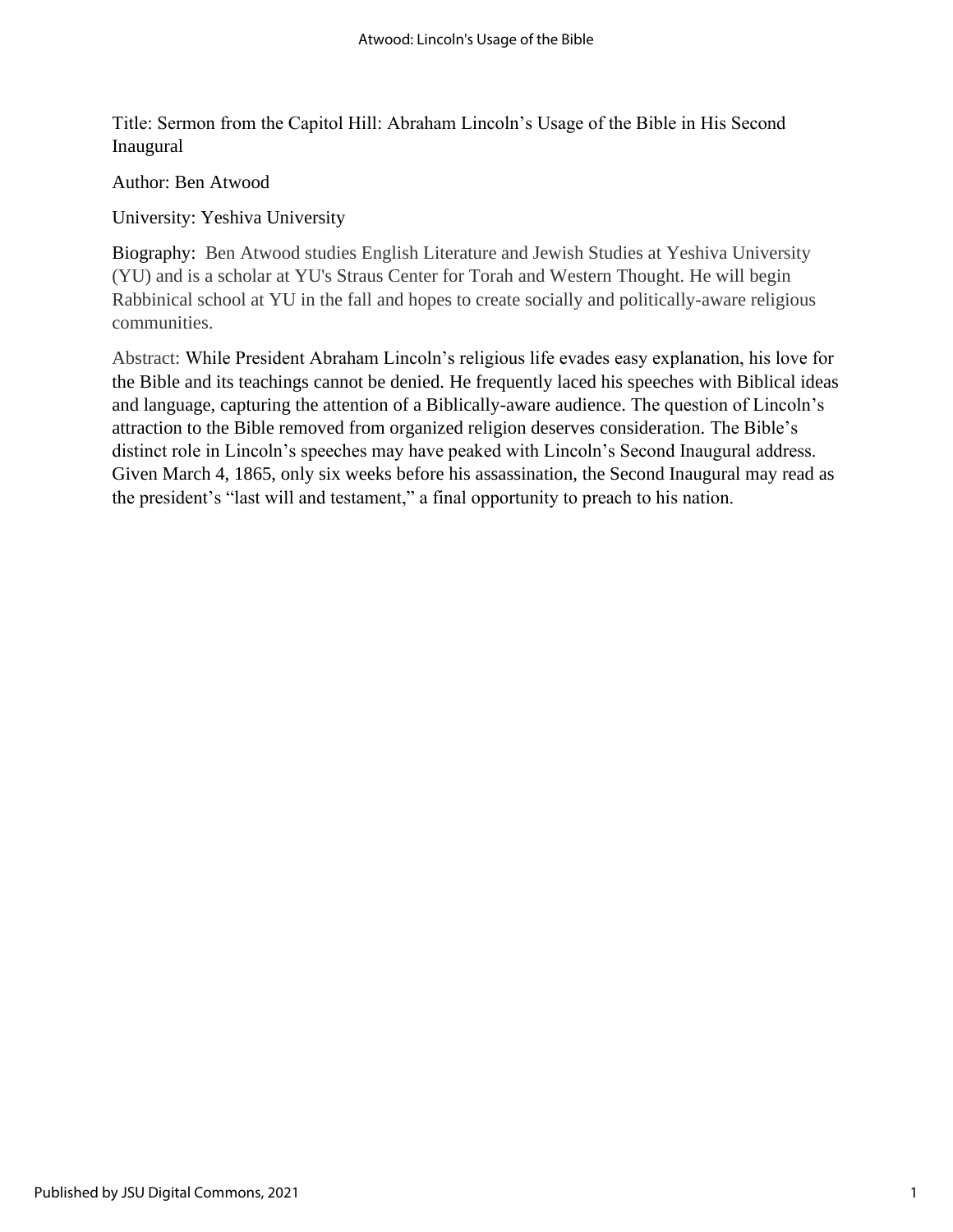How did a poor farmer's son who spent his youth publicly mocking religious preachers and never joined a church earn the description "Christ in Miniature" by Leo Tolstoy (White, "Divine Providence")? While President Abraham Lincoln's religious life evades easy explanation, his love for the Bible and its teachings cannot be denied. He frequently laced his speeches with Biblical ideas and language, capturing the attention of a Biblically-aware audience. Indeed, Frederick Douglass dubbed Lincoln's last and perhaps most religious speech, his Second Inaugural, as more a sermon than a Presidential address (White 2006a, 7). Lincoln's use of Biblical references and quotes act not only as a rhetorical device but add deeper dimension to his message by creating a meta-narrative through the Biblical text. His clever interweaving of Biblical references makes room in a relatively short speech for Lincoln to atone for both personal and national sins and question the religious destiny of America. The speech, one of Lincoln's last, implores a torn nation to acknowledge its wrongdoing and look towards Heaven to pave forward a path through the ruins of catastrophe.

While many scholars endeavor to classify Lincoln's religious beliefs as falling within a specific system, others contend that Lincoln's faith defies definition (Holbreich and Petranovich 2014,123-124). His beliefs likely developed over time through life experiences. Some argue his beliefs most developed throughout the Civil War and especially after he lost his son Willie to typhoid in 1862. After Willie's death, Lincoln developed a close relationship with Pastor Phineas Densmore Gurley at the New York Avenue Presbyterian Church in Washington, D.C., and began to attend his speeches and confide in him. Lincoln himself told members of the Baltimore Presbyterian Synod in 1863 that the journey of his presidency persuaded him to believe more strongly in and rely more on Divine providence. He stated the following:

I have often wished that I was a more devout man than I am. Nevertheless, amid the great difficulties of my administration, when I could not see any other resort, I would place my whole reliance on God, knowing that all would go well, and that He would decide for the right." (quoted in Luthin 1960, 398)

Although Lincoln states he only relies on God when he has nothing left towards which to turn, he nevertheless expresses some belief in Divine providence. Ronald White writes "Lincoln may not have joined a church, but he was joined at the hip to the Bible" (White 2006b).

The question of Lincoln's attraction to the Bible removed from organized religion deserves consideration. Randall and Current summarize the future president's religious attitudes succinctly: Lincoln "breathed the spirit of Christ while disregarding the letter of Christian doctrine" (Randall and Current 2000, 377). Lincoln frequently used the Bible as his moral compass with respect to contemporary issues. He applied its principles to any political issue he could, often citing the Bible's teachings as support for his positions (Wolf 1963). Thus, for Lincoln, the Bible and politics traveled hand-in-hand: "his ideas moved," writes Charles Sumner, "as the beasts entered Noah's ark, in pairs" (Sumner qtd. in Barrett 1865, 813). He developed an interest in the interplay between moral law and human invention, exemplified by his thirty-four Biblical references in a speech about human innovation, his First Lecture on Discoveries and Inventions.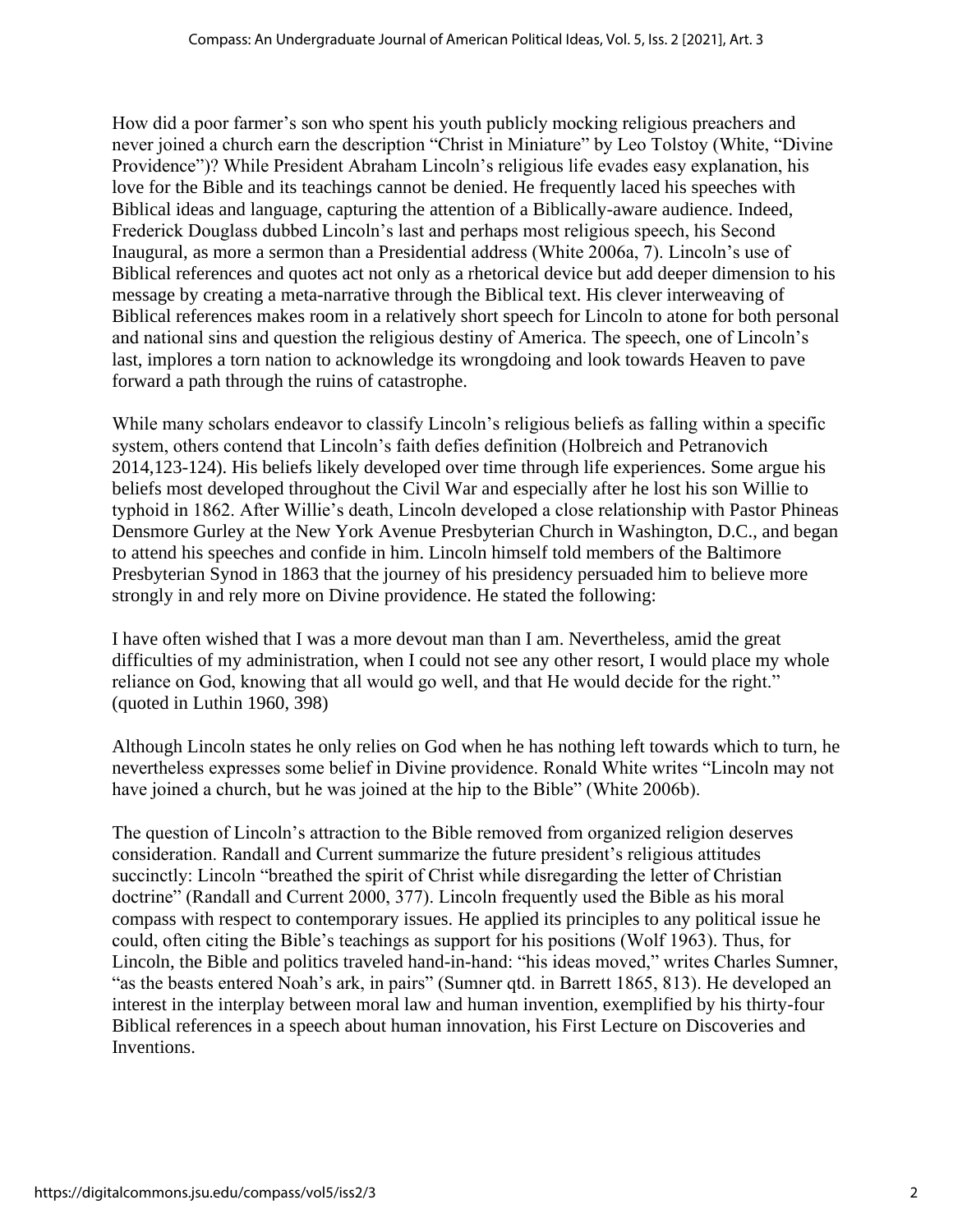Some view Lincoln's use of Biblical teachings in his speeches as merely tools of political persuasion to which his audiences could relate (Holbreich and Petranovich 2014, 124). While Lincoln probably intended some references to the Bible for solely rhetorical purposes, he often aimed towards loftier goals. Matthew Holbreich and Danilo Petranovich write that Lincoln often utilized these quotes to obscure deeper (and often unpopular) meanings of his words. Indeed, if one compares Lincoln's writings to that of his abolitionist contemporary William Seward, one may argue that Lincoln's success and Seward's lack thereof resulted from Lincoln's ability to expertly cloak his abolitionist positions and Seward's explicit derision of slavery (Holbreich and Petranovich 2014, 140, fn 72). Holbreich and Petranovich further opine that Lincoln used the Bible to place his words and American issues within the context of a grand narrative. Here, too, one can compare Lincoln to Seward. Seward's speeches simply argue against slavery, while Lincoln's words express his anti-slavery position as part of a more expansive vision for America and a divinely-inspired world.

The Bible's distinct role in Lincoln's speeches may have peaked with Lincoln's Second Inaugural address. Given March 4, 1865, only six weeks before his assassination, the Second Inaugural may read as the president's "last will and testament," a final opportunity to preach to his nation (White 2006b). Lincoln first briefly summarized the events leading up to the war and then spoke to the nation according to the standard structure of a sermon. A sermon usually consists of two main parts, an indicative and an imperative. An indicative invokes an event in Biblical history in which God judged humans but displayed His grace, and an imperative teaches the lesson and practical next step learned from the indicative. The first three paragraphs of Lincoln's Address can be viewed as its indicative, as Lincoln discusses some events leading up to the Civil War, the reality of slavery, and the stain of the war. God's judgment can be viewed as the war or the tragic extent of the war that atoned for the sins of slavery. The final paragraph of the speech consists of Lincoln's imperative, as he implores the nation to action, to "strive," "to bind up," "to care" "to do all" to receive God's grace.

The four Biblical quotations in Lincoln's Second Inaugural derive from three sources: the Adam and Eve narrative in Genesis, the Gospel of Matthew, and Psalms. The Genesis reference reads as follows: "it may seem strange that any men should dare to ask a just God's assistance in wringing their bread from the sweat of other men's faces." It echoes the Old Testament's "by the sweat of your brow you will eat bread" (Genesis 3:19). After the sin of Eden, in the verse Lincoln paraphrases, God declares Man's destiny to be working the ground, obtaining sustenance through his own labor. To benefit from someone else's labor reverses the divine ordination. Lincoln explicitly recognized the slaveowner's reversal of Genesis in a letter to journalist Albert Hodges a year before his Second Inauguration, berating the hypocrisy of those who use scripture to defend an act explicitly opposing God's directive to Adam. Lincoln classifies reaping from someone else's work as stealing, forcefully taking not only the actual product but by stealing the slave's self-worth. Lincoln was known in general to harbor distinct appreciation for laborers and praise them as foundational to society (Wolf 1963, 178).

Lincoln's next biblical reference is from Matthew 18:7: "woe unto the world because of offenses; for it must needs be that offenses come, but woe to that man by whom the offense cometh." The quote laments the almost insurmountable temptation of sin and recognizes the suffering of the person who falls for the temptation. Using the quote in the context of slavery and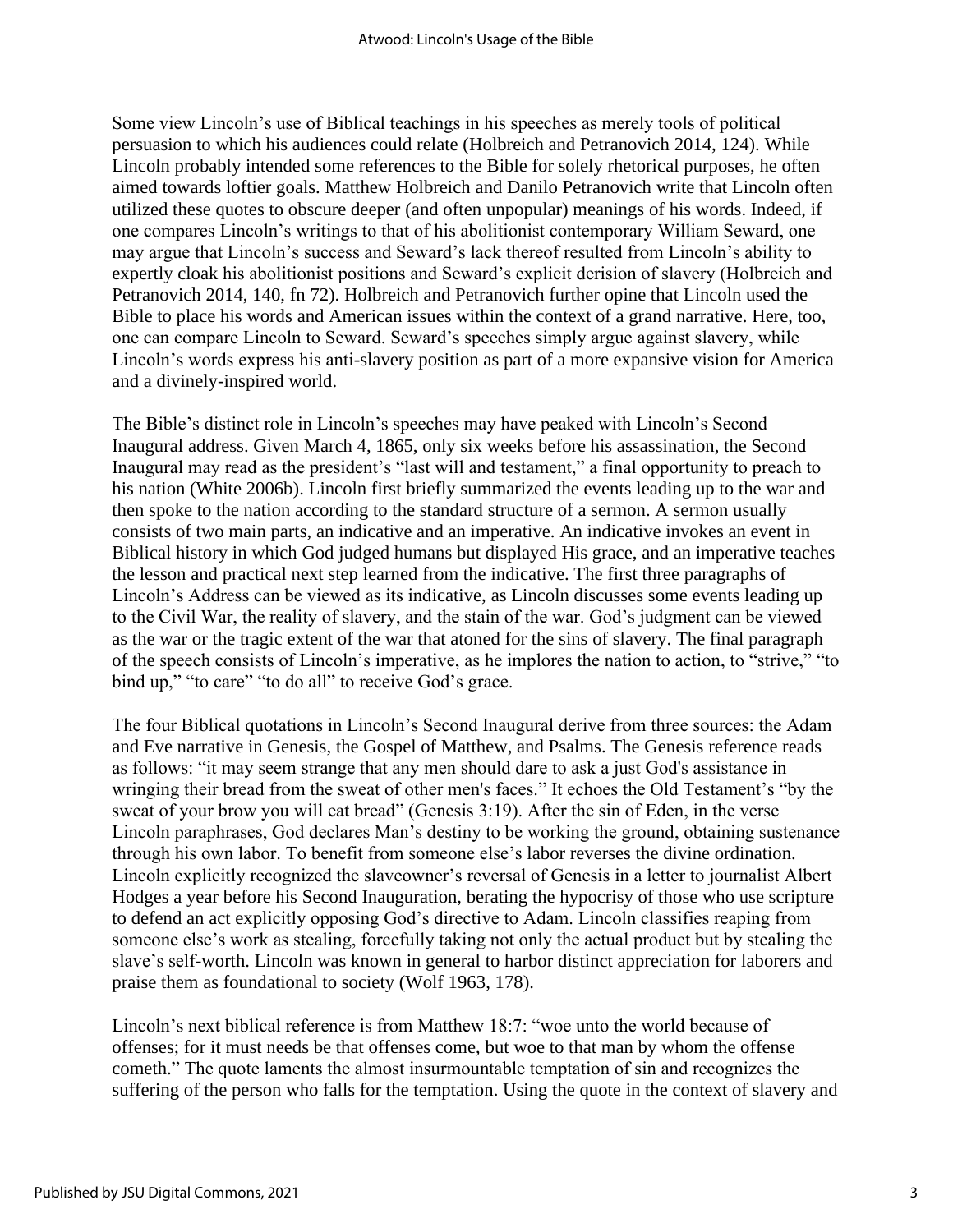the Civil War implies Lincoln viewed the sin of slavery as unavoidable, something that "needs be." At the same time, woe to the slaveowner for not overcoming such a need. New Testament commentator Matthew Henry notes that the verse intends to dissuade one from holding a grudge against those who offend by removing some of the blame from the offender. The offender certainly acted wrongly and deserves rebuke, but, since all humans are sinners, he should never be severed from his community. Lincoln's reference presents the sin of slavery as a temptation to ease the tension between North and South. The South certainly sinned, but all Americans are guilty of permitting slavery in the original Constitution. Thus, Lincoln seeks to decrease Southern guilt and dampen Northern triumphalism to unify a divided nation.

The other two Biblical references concern judgment, both the judgment of humans and the judgment of God. Lincoln states "let us judge not, that we be not judged," paralleling Matthew 7:1's "do not judge, or you, too, will be judged." Lincoln's line emerges directly after his Genesis reference, as if to say the South sinned but should not be judged for doing so. By telling his countrymen not to judge for even the most impactful of sins, Lincoln stresses the importance of forgiveness. The North's confidence in a successful victory was so great by the second inauguration that their sense of triumph over the South needed to be tempered. The North cannot judge, lest they be judged and their own sins revealed.

Lincoln compares the human judgment of Matthew 7 to the Divine judgment of Psalms 19:10 when he says "the judgments of the Lord are true and righteous altogether." Human judgment carries bias, while God's decision to afflict both the North and the South with the Civil War bears a categorical correctness. Stewart Lance Winger adds that the Second Inaugural acts as Lincoln's personal repentance for claiming to understand God's actions and assuming divine support for the North at Gettysburg (Winger 2003, 207). Even as the war neared its end at the time of the Second Inaugural, Lincoln worried over the North's prospects for success and began to question which side, if either, God desired to win. Winger's understanding adds another layer to Lincoln's Genesis reference, as Eve's sin involved her wrongly assuming God's intentions in his prohibition to eat from the Tree of Knowledge. Winger mentions more personal moments in Lincoln's life for which the president may have been atoning in his Second Inaugural, including his legal defense earlier in his life of a slaveowner's right to keep a slave and his prior reluctance to free all slaves with the Emancipation Proclamation (Winger 2003, 207).

Thinking more deeply about Lincoln's references adds another layer to the president's preaching. Adam's punishment for the original sin extends beyond having to work the ground—he and Eve also suffer banishment from Eden. For Lincoln to invoke Adam's sin, he alludes to the grave possibility of exile, or the loss of life in paradise. Americans at the time of the country's inception trusted the New World to birth a new Adam who would maintain the purity and righteous innocence Europe had lost. Although Lincoln warned against the division of the Union, he never mentioned a threat of exile until the Second Inaugural. At Gettysburg, Lincoln declared "we cannot hallow this ground. The brave men, living and dead, who struggled here, have consecrated it." His speech exudes positivity, confidently portending a "new birth of freedom" for the United States government that "shall not perish from the earth." After the blood of war filled the streets of America for two more years, Lincoln uprooted his statements at Gettysburg by referencing not God's sanctification of the ground but His cursing of it in Genesis. The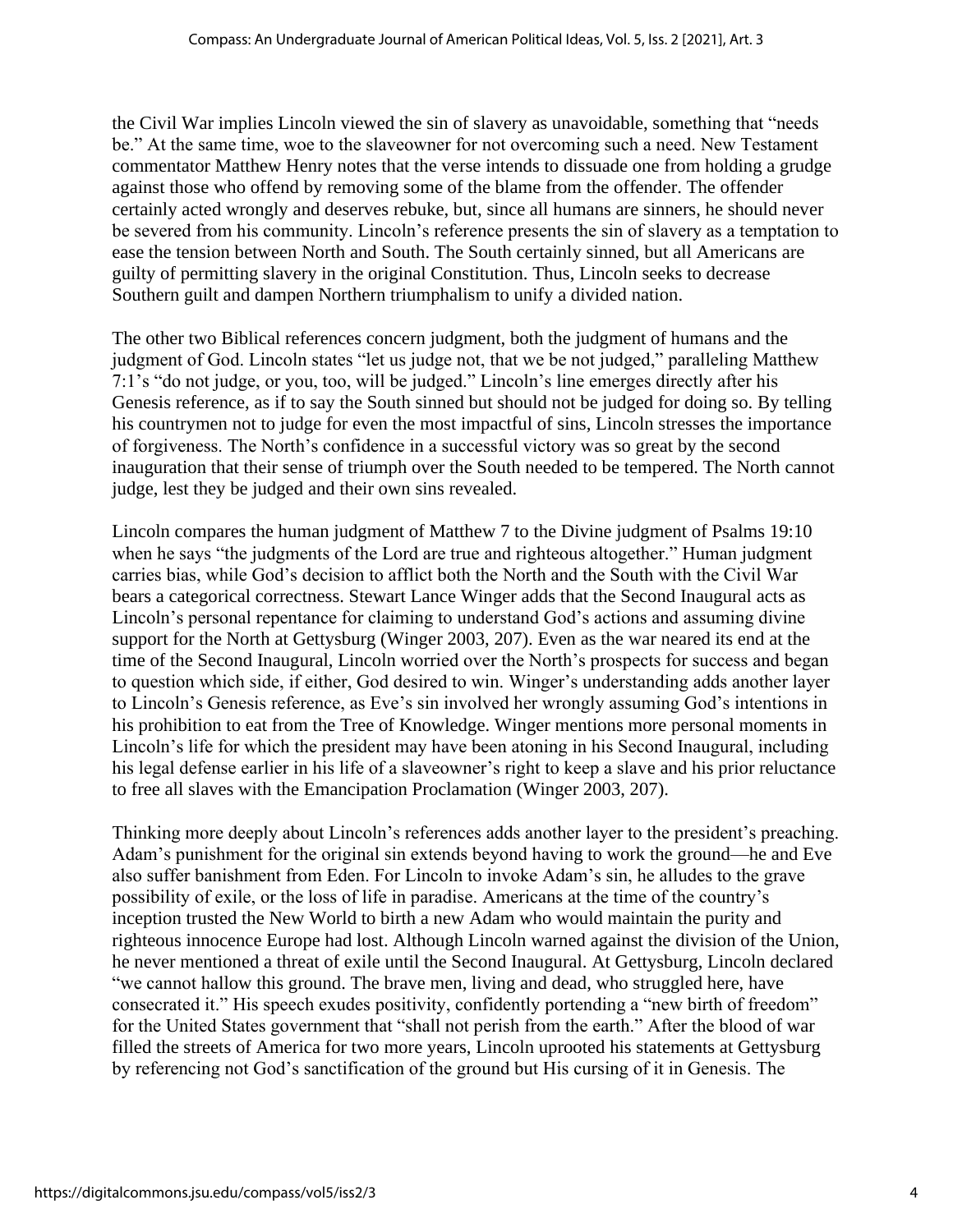horrors of the Civil War by its end portray a Divine judgment of America as not innocent but perhaps as stained as the Old World.

With his Second Inaugural Address, Lincoln expressed regret over personal actions and suggested taking a second look at the United States' religious destiny. Winger (2003) writes that the speech proposed that "America was no longer the culmination of the world history: merely one nation among many that . . . remained no closer to the Kingdom of God than any other" (208). The Second Inaugural declared that the New Adam had fallen and brought the security of the New Eden into question for the first time. Thus, as Jeremiah of the Old Testament beseeched his corrupt nation to repent and do what is right by God (Jeremiah 22:3), Lincoln advised his people to do nothing but what is "in the right, as God gives [them] to see the right." As Jeremiah berated Israel for abusing the widow and the orphan (Jeremiah 7:6, 22:3), Lincoln tells every American citizen to "to care for . . . his widow, and his orphan." Lacking the confidence of Gettysburg that promised a sound future for his country, the presidential prophet, ends his Second Inaugural with a conditional, that only by performing "charity for all" will the United States "achieve and cherish a just, and a lasting peace, among ourselves, and with all nations."

Holbreich and Petranovich (2014) suggest Lincoln foresaw that a successful post-slavery rebirth of the United States, like the nation's original birth through the Revolution, would require violence and the shedding of blood (146). However, understanding Lincoln's deliberate Biblical references and their contexts suggests the president did not anticipate the horrors that the Civil War would bring and began to consider that America may never be reborn after all. If both the North and the South did not put their trust in God and repent for their multiple sins, God may have expelled them from the New World as He did Adam and Eve from Eden. As a result, Lincoln's Second Inaugural Address acts not as a statement of confidence in the country he intended to lead for another four years but a plea to his nation to atone for its errors and save its beloved country by ending the Civil War with unity and putting its faith in Divine grace.

Works Cited

Barrett, Joseph Hartwell. 1865. *Life of Abraham Lincoln: Presenting His Early History, Political Career, and Speeches In and Out of Congress*. New York, NY: Moore, Wilstach, and Baldwin.

Henry, Matthew. "Matthew 18." Bible Study Tools, Salem Web Network, www.biblestudytools.com/commentaries/matthew-henry-complete/matthew/18.html.

Holbreich, Matthew, and Danilo Petranovich. 2014. "In the Valley of the Dry Bones: Lincoln's Biblical Oratory and the Coming of the Civil War." *History of Political Thought* 35 (1) pp. 121– 146.

Lincoln, Abraham. "Second Inaugural Address." Bartleby, www.bartleby.com/124/pres32.html.

--. "Gettysburg Address." Abraham Lincoln Online, www.abrahamlincolnonline.org/lincoln/speeches/gettysburg.htm.